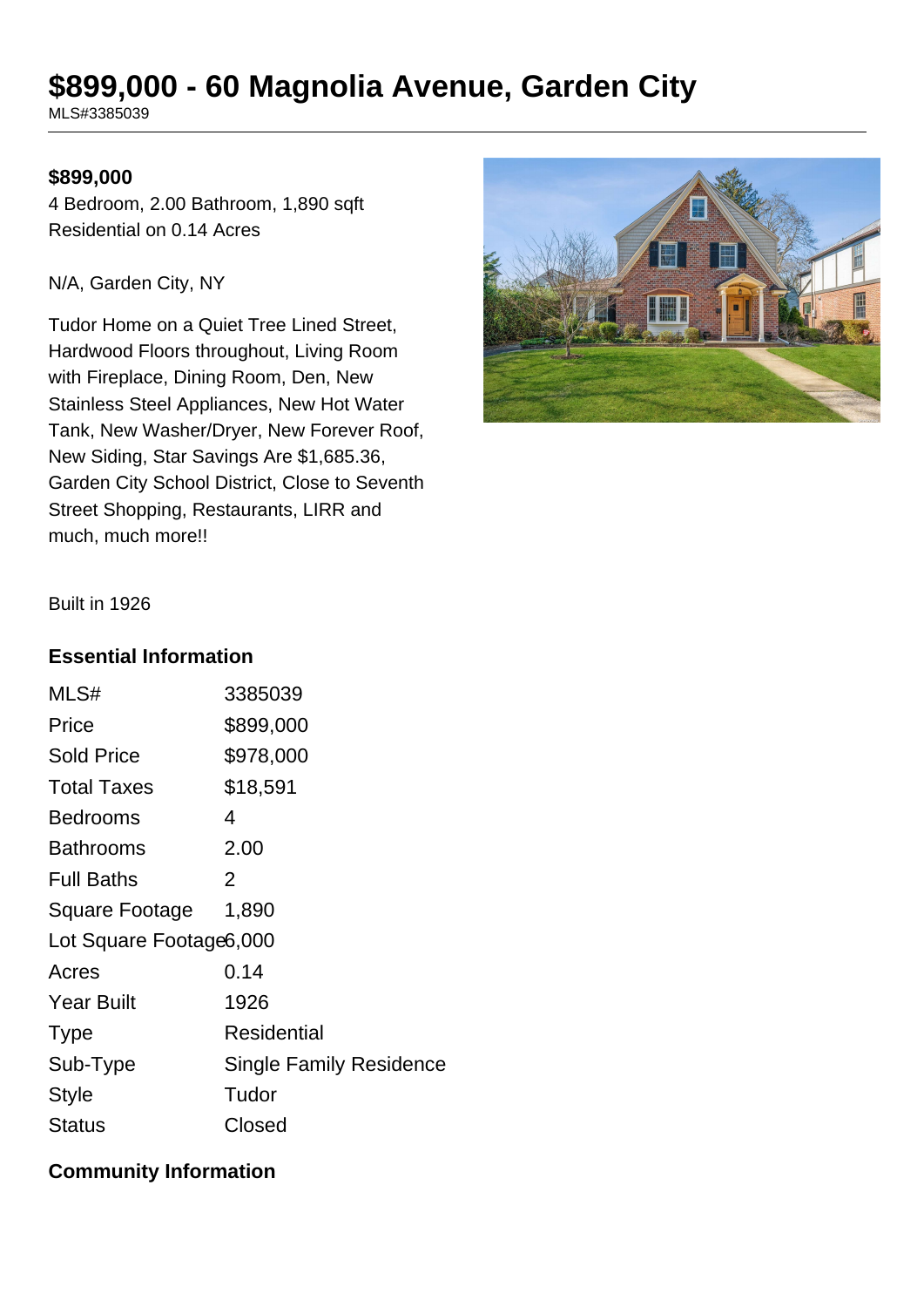| Address      | 60 Magnolia Avenue |
|--------------|--------------------|
| Subdivision  | N/A                |
| City         | <b>Garden City</b> |
| County       | Nassau             |
| <b>State</b> | NΥ                 |
| Zip Code     | 11530              |

## **Amenities**

| <b>Features</b> | <b>Near Public Transit</b>        |
|-----------------|-----------------------------------|
| Parking         | 2 Car Detached, Detached, Private |
| # of Garages    | 2                                 |
| Garages         | 2 Car Detached, Detached, Private |

### **Interior**

| Interior                 | Hardwood                                            |
|--------------------------|-----------------------------------------------------|
| <b>Interior Features</b> | Eat-in Kitchen, Formal Dining Room, Den/Family Room |
| Heating                  | Natural Gas, Baseboard, Hot Water                   |
| Cooling                  | Wall Unit(s)                                        |
| Fireplace                | Yes                                                 |
| # of Fireplaces          | 1                                                   |
| Has Basement             | Yes                                                 |
| <b>Basement</b>          | Full, Unfinished                                    |

## **Exterior**

| Exterior               | Aluminum Siding, Brick     |
|------------------------|----------------------------|
| <b>Lot Description</b> | <b>Near Public Transit</b> |
| Construction           | Aluminum Siding, Brick     |

# **School Information**

| <b>District</b> | <b>Garden City</b>               |
|-----------------|----------------------------------|
| Elementary      | <b>Stewart School</b>            |
| Middle          | <b>Garden City Middle School</b> |
| High            | <b>Garden City High School</b>   |

# **Additional Information**

| Date Listed     | March 21st, 2022 |
|-----------------|------------------|
| Date Sold       | June 27th, 2022  |
| Days on Market  | 25               |
| <b>HOA Fees</b> | \$0              |